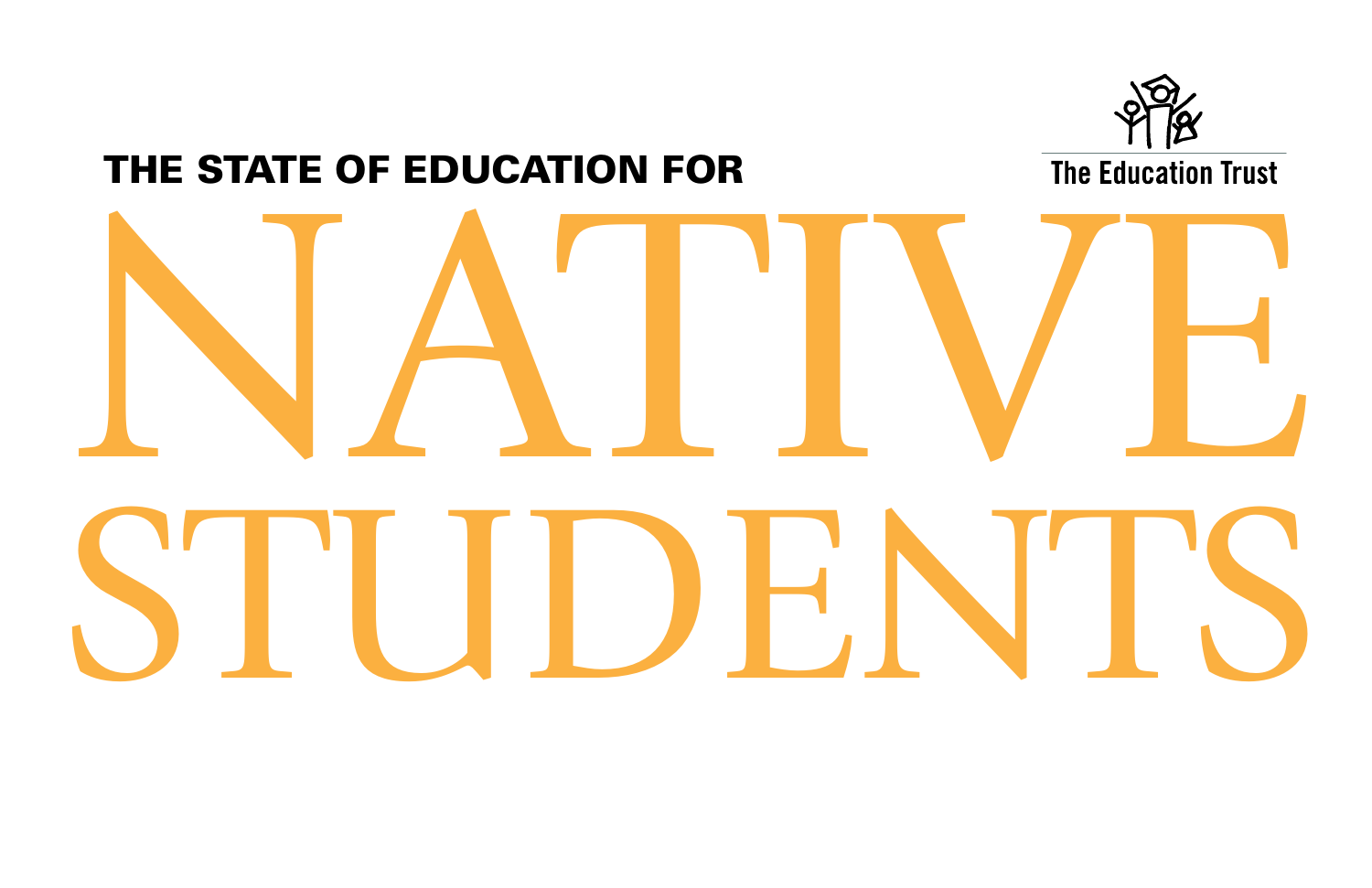# THE STATE OF EDUCATION FOR NATIVE STUDENTS

**In recent years, we as a nation have taken the critical step of acknowledging the gaps in opportunity and achievement that have for far too long consigned too many young people — particularly lowincome students and students of color — to lives on the margins of the American mainstream. And with this acknowledgment has come some real progress. Although we still have a long way to go, national assessment data show that in both fourth and eighth grades, students in most ethnic groups are reading and doing math better today than they were in the early 2000s, and longstanding gaps separating different groups of students are narrowing.**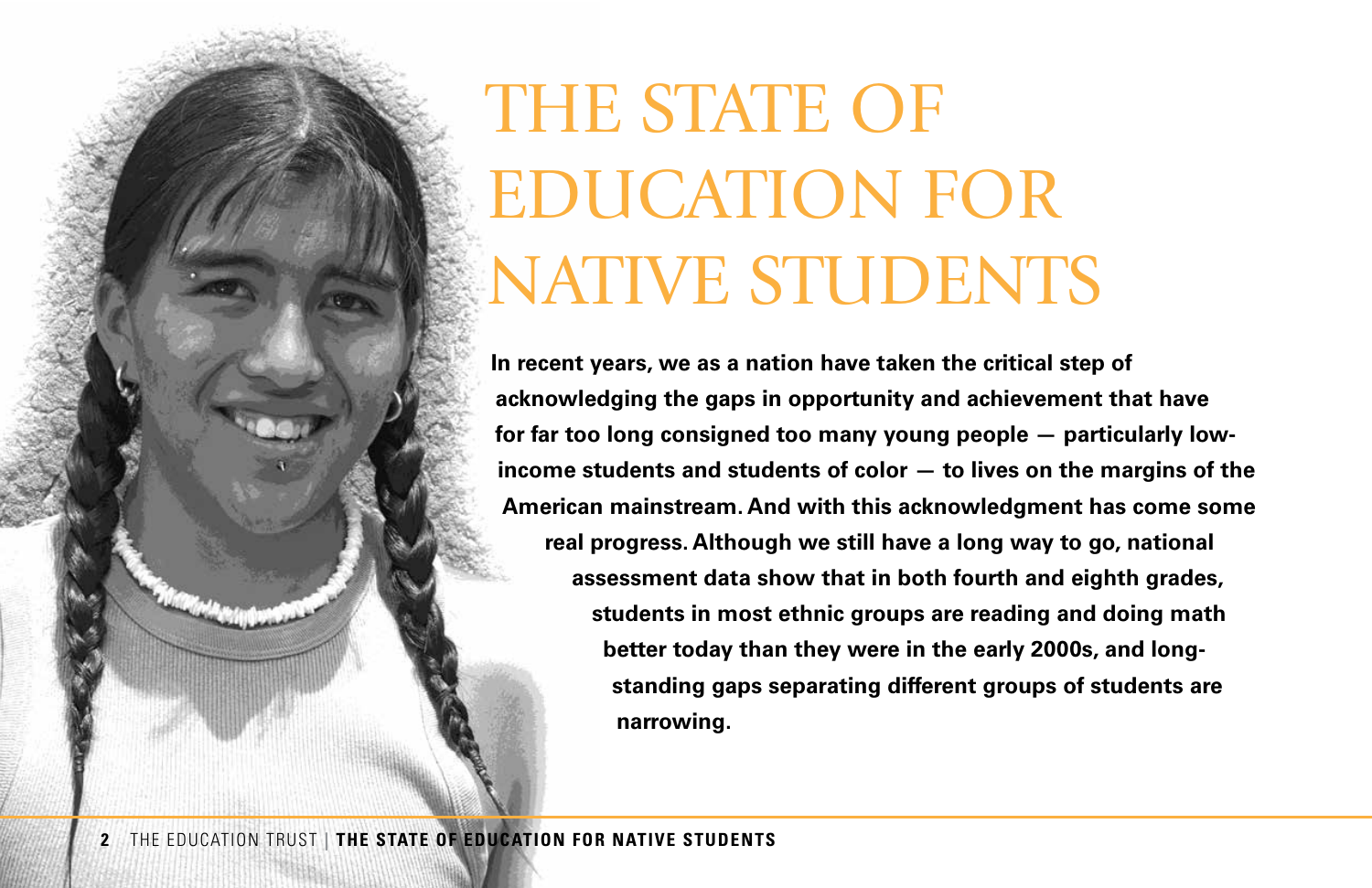**Amidst all this progress, though, one group stands apart: Native students, a group that includes American Indian and Alaska Native youth.1 Unlike achievement results for every other major ethnic group in the United States, those for Native students have remained nearly flat in recent years, and the gaps separating these students from their white peers have actually widened. Indeed, while Native students performed above black and Latino students in both fourth-grade reading and eighth-grade math in 2005, by 2011, that lead had all but disappeared.**

**In this fact sheet, we have collected the best available national data on the schools Native students attend, their achievement, and their educational attainment. We hope that these data will help spark much needed conversation and action to ensure that we, as a nation, reverse these trends.** 

1 In addition to American Indian and Alaska Native students, the Native student group includes Native Hawaiian youth. Because data for Native Hawaiian students are generally captured under the Hawaiian/ Pacific Islander or Asian/Pacific Islander categories in the sources used in this fact sheet, we were unable to include Native Hawaiian students in the Native student group. As such, in this fact sheet, "Native students" refers to American Indian and Alaska Native students only.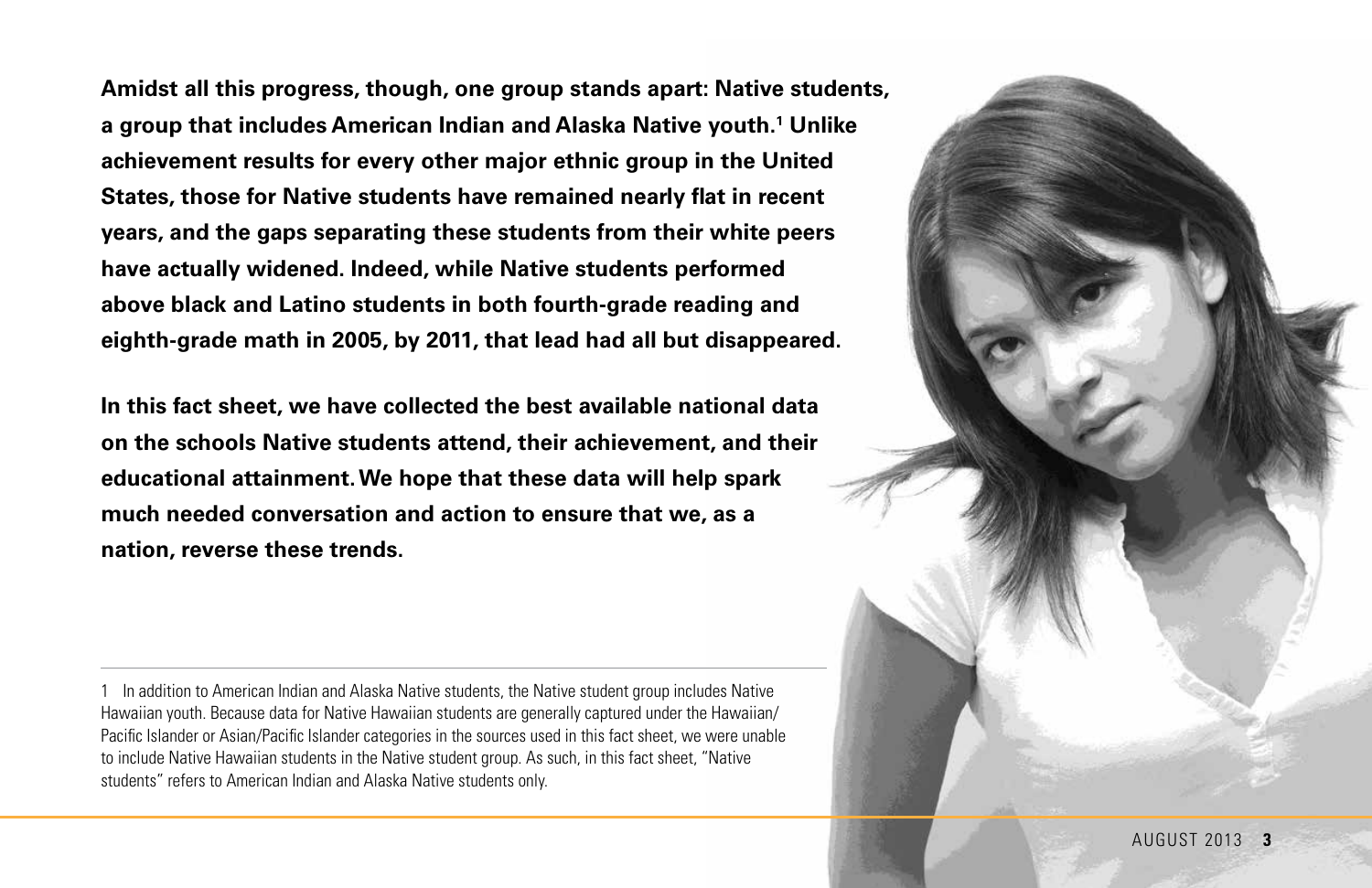## **Where do Native students go to school?**

About 607,000 Native students attend public and Bureau of Indian Education (BIE) schools.

Many people assume that most Native students attend Bureau of Indian Education schools.

In reality, however, only 7 percent of

Native students attend BIE schools.



The vast majority  $-93$  percent — attend regular public schools.

In fact, Oklahoma, Arizona, and California each educate more Native students than BIE does.

#### **STATES WITH THE** LARGEST NUMBERS **OF NATIVE STUDENTS**

| <b>State</b>               | <b>Number of</b><br><b>Native students</b> |
|----------------------------|--------------------------------------------|
| <b>Oklahoma</b>            | 116,597                                    |
| <b>Arizona</b>             | 55,312                                     |
| <b>California</b>          | 43,546                                     |
| <b>Bureau of Indian Ed</b> | 41,962                                     |
| <b>New Mexico</b>          | 34,530                                     |
| <b>Alaska</b>              | 30,433                                     |
| <b>Texas</b>               | 23,607                                     |
| <b>North Carolina</b>      | 22,199                                     |
| Washington                 | 17.570                                     |
| <b>Minnesota</b>           | 16,296                                     |

While Native students are more likely than their peers to attend rural schools, about **One-third** of students do attend urban or suburban schools.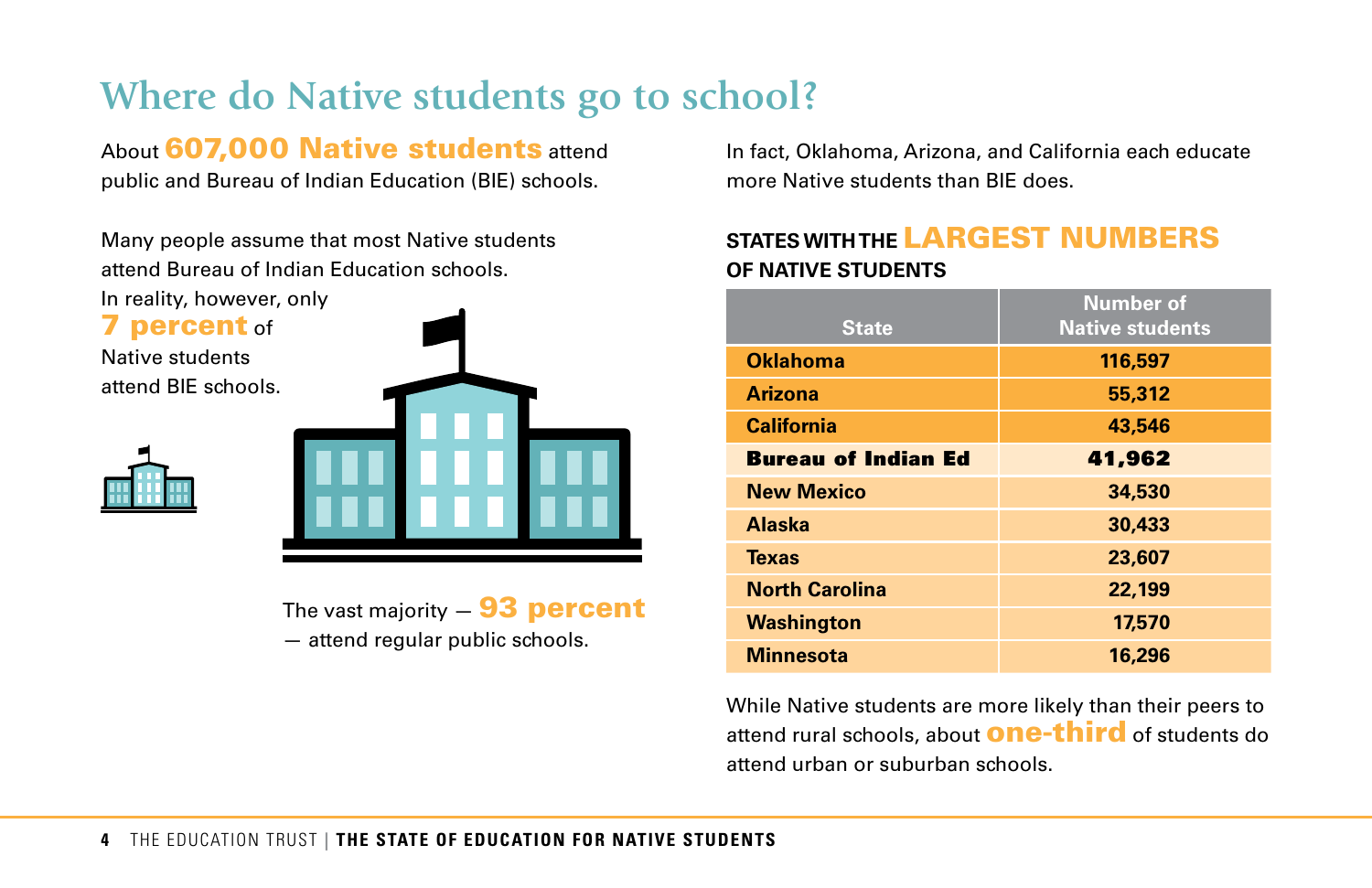## **How are schools performing for Native students?**

In 2011, only 18 percent of Native fourth-graders were proficient or advanced in reading on the National Assessment of Educational Progress (NAEP), as compared with **42 percent** of white fourth-graders.

34

 $\Omega$ 

20

Percent of Students

Percent of Students



■ Proficient or Advanced

■ At Basic ■ Below Basic

In 2011, only 17 percent of Native eighth-graders were **proficient or advanced** in math, and nearly half  $-46$  percent  $-$  were below the basic level. The numbers for white students were exactly the opposite  $-17$  percent of white eighth-graders were below basic, and **43 percent** were proficient or advanced.

2011 Performance: Eighth-Grade Math



■ Proficient or Advanced ■ At Basic ■ Below Basic



All Students White Native

23

#### 2011 Performance: Fourth-Grade Reading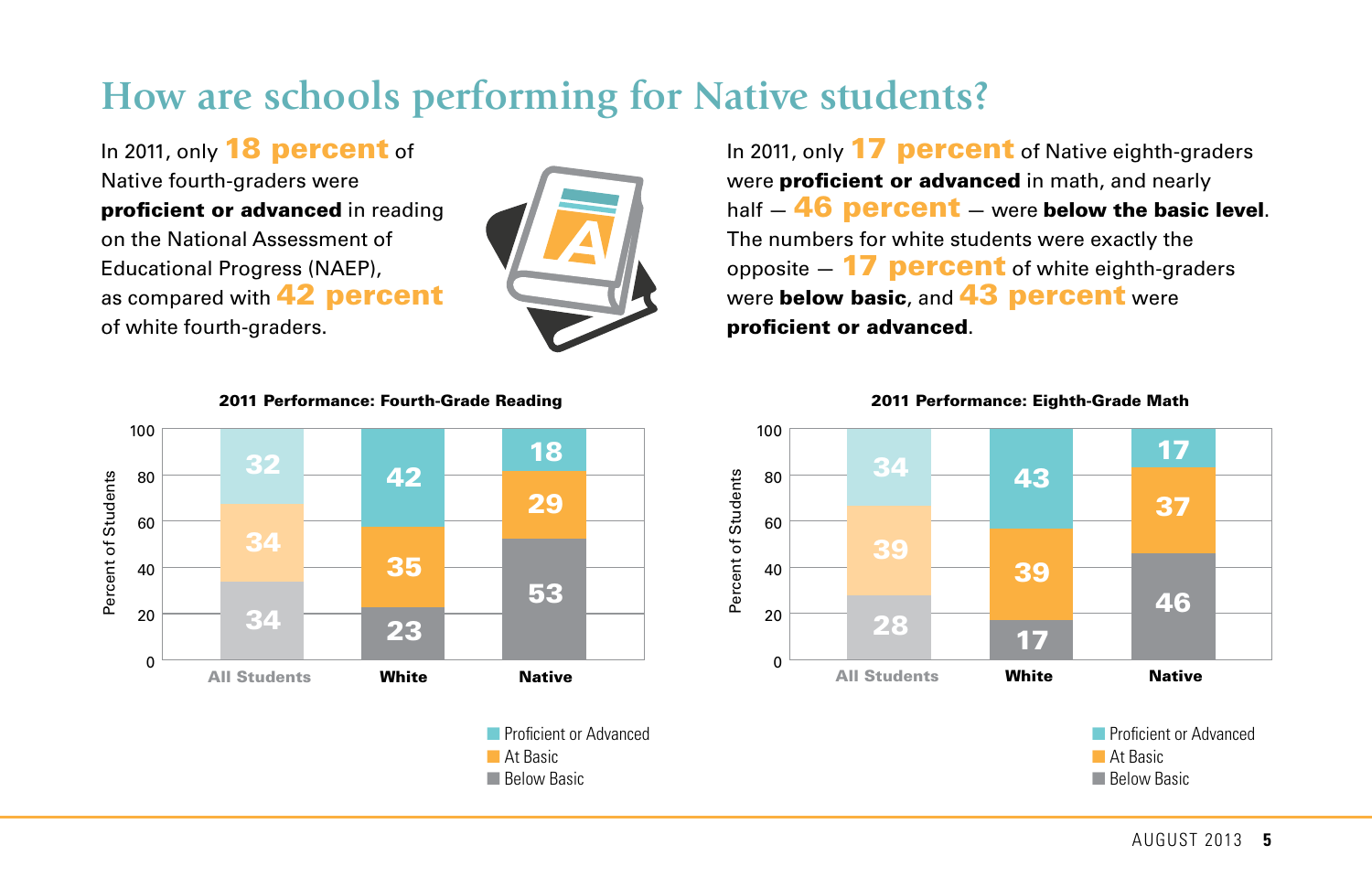## **Have schools improved over time for Native students?**

Performance for Native students has not improved over time. While fourth-grade reading performance of every other major ethnic group on NAEP rose between 2005 and 2011, results for Native students have been virtually flat.

In fact, Native students were performing better in fourth-grade reading than African American and Latino students in 2005, but that lead had disappeared by 2011.



#### 2005–2011 Change in NAEP scale scores (scale score points) -2 02468 **White** Asian/ Pacific Islander Latino African American Native –0.5 6.0 7.0 2.1 4.1



NAEP Performance: Fourth-Grade Reading

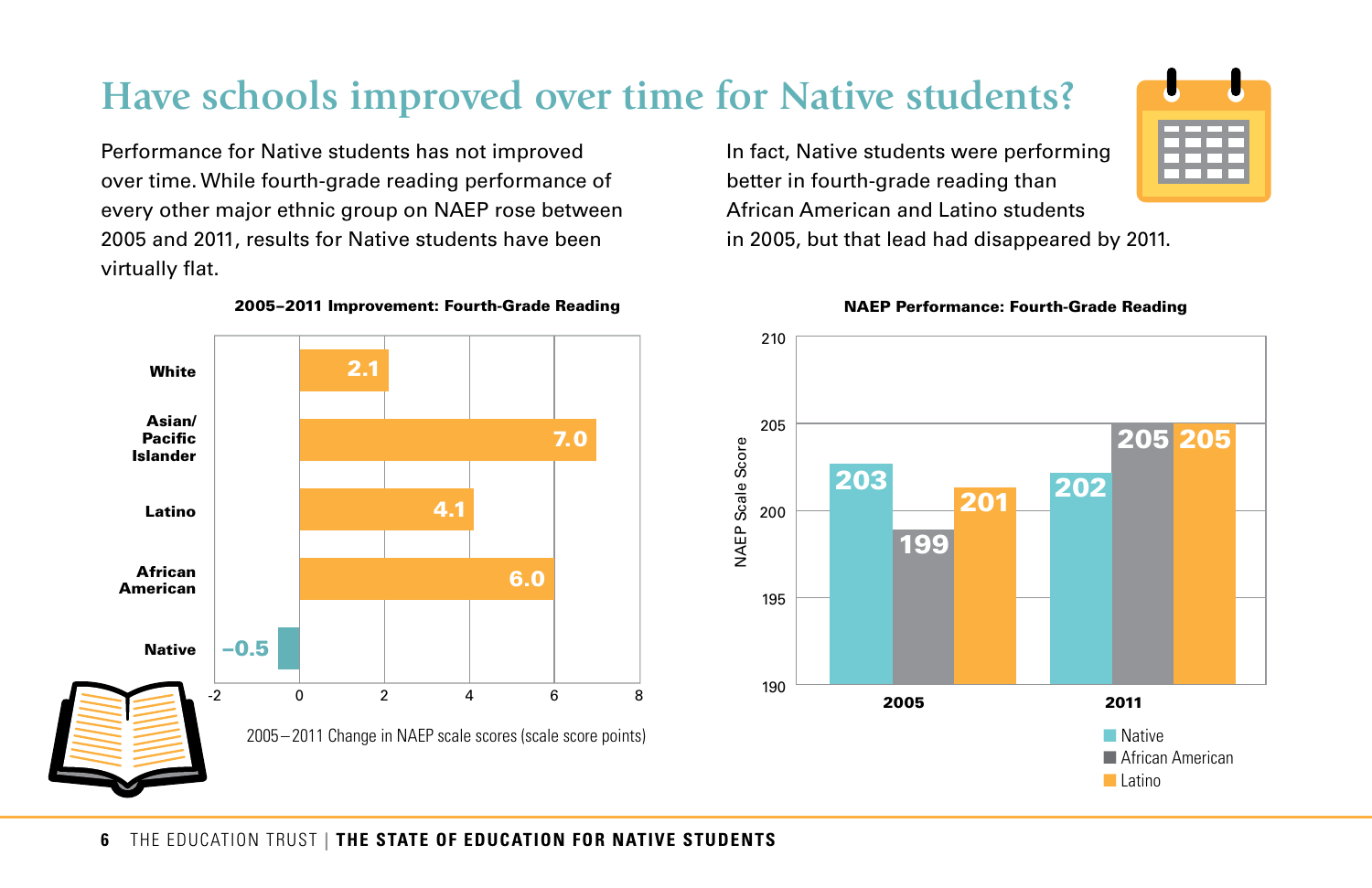In eighth-grade math, the trends are nearly the same: Once again, results for Native students improved more slowly than those for every other ethnic



group. Rather than catching these students up, our education system is letting them slip further and further behind.

As was the case with fourth-grade reading, Native students were outperforming African American and Latino students in eighth-grade math in 2005. By 2011, however, Latino eighth-graders had surpassed Native students, and African American students had nearly caught up.

2005–2011 Improvement: Eighth-Grade Math



2005–2011 Change in NAEP scale scores (scale score points)

NAEP Performance: Eighth-Grade Math

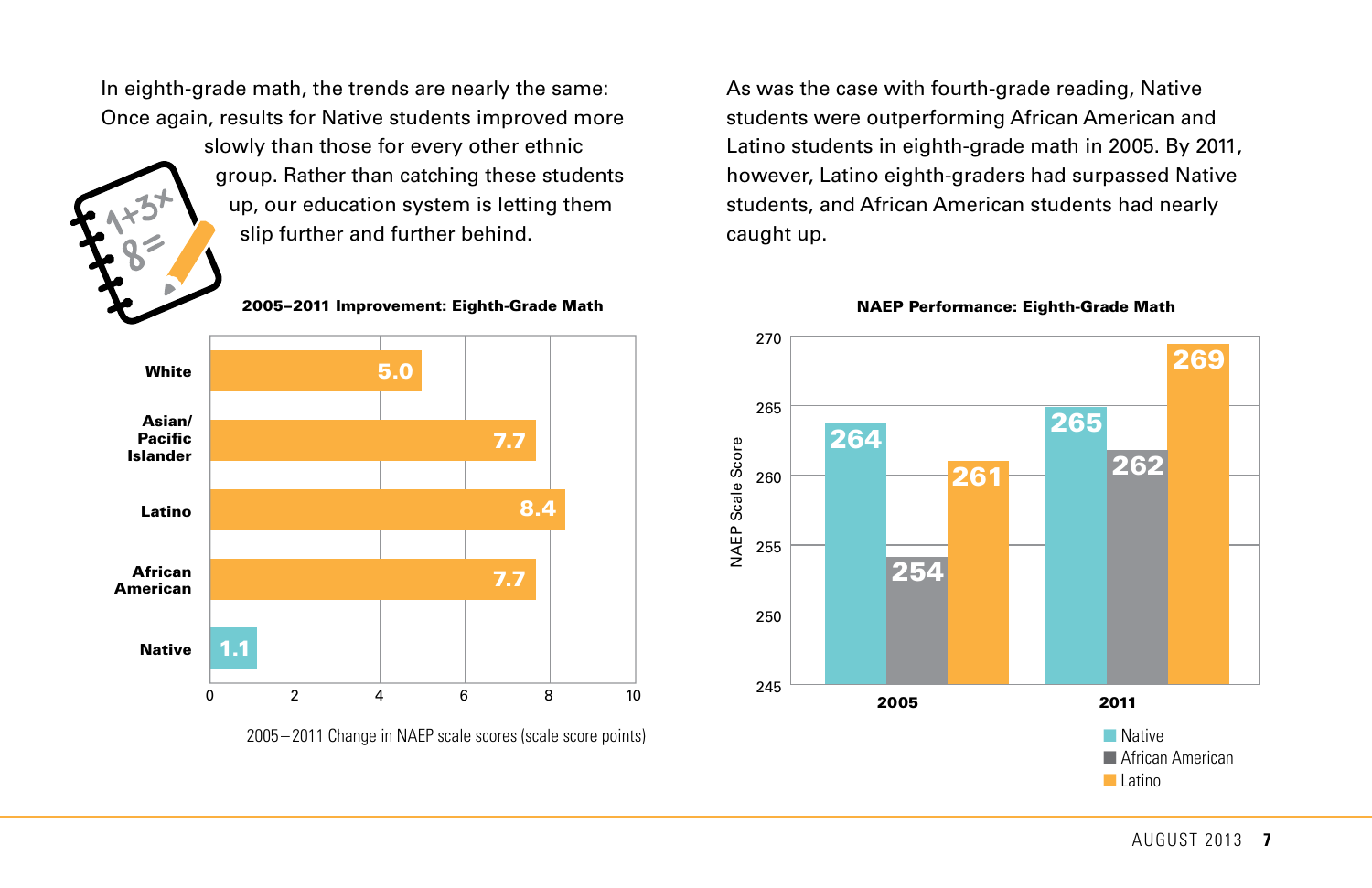## **Do Native students have access to high-level courses in high school?**

Native students are less likely to attend a high school that offers Advanced Placement courses than their peers.\*



Percent of Students Attending High Schools That Offer AP Classes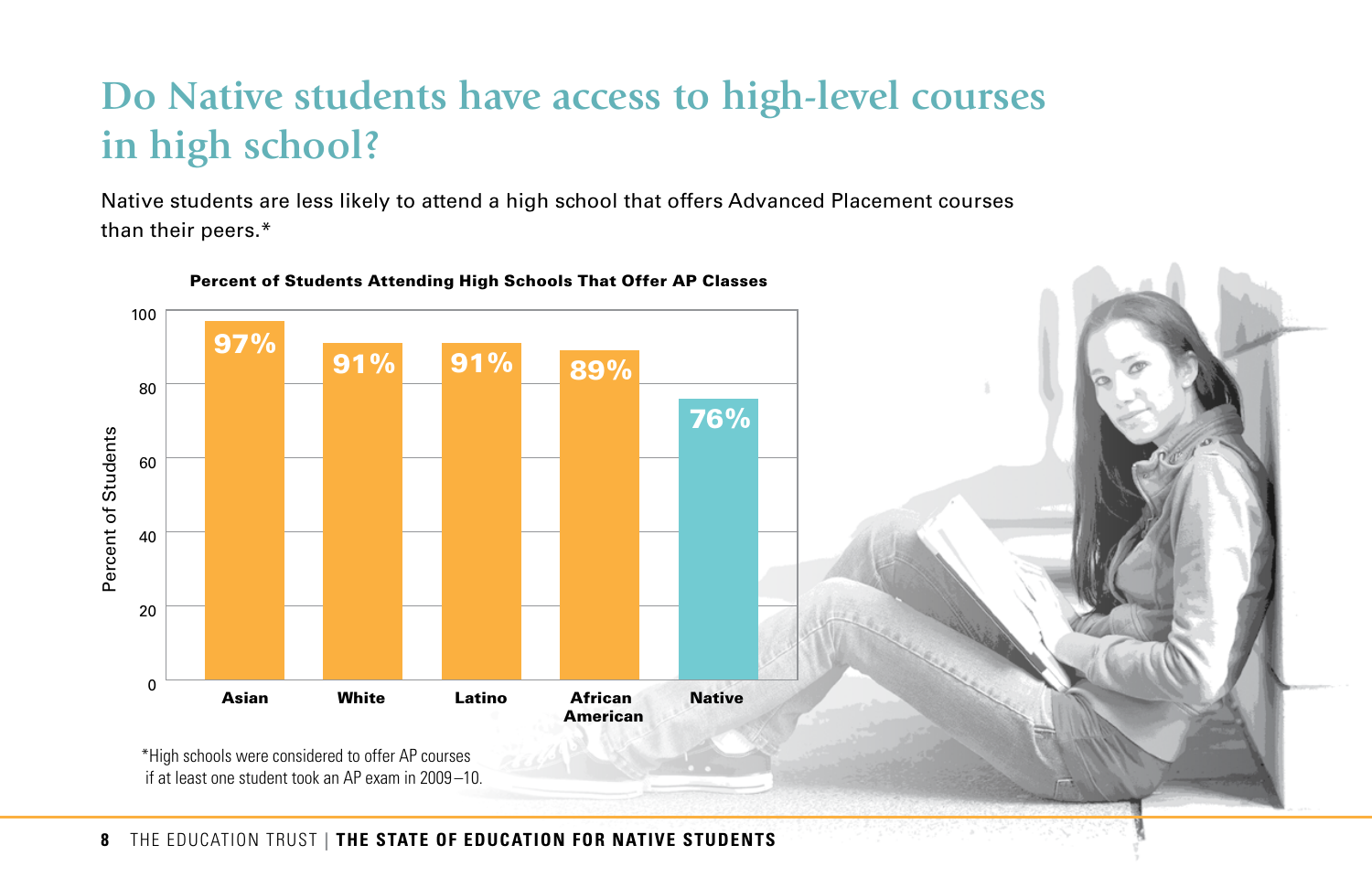## **Are Native students graduating from high school? Are graduates ready for college and the workforce?**

About 69 percent of Native high school students graduate in four years, compared with about  $83$ **percent** of white students.



Only 1 in 4 Native graduates who took the ACT scored at the college-ready level in math, and about **one-third** scored at the college-ready level in reading. Among white graduates who took the ACT, **more than half** scored at the college-ready level in math, while nearly **two-thirds** scored college ready in reading.

#### 83% Percent of Graduates Meeting ACT College-Readiness Benchmarks

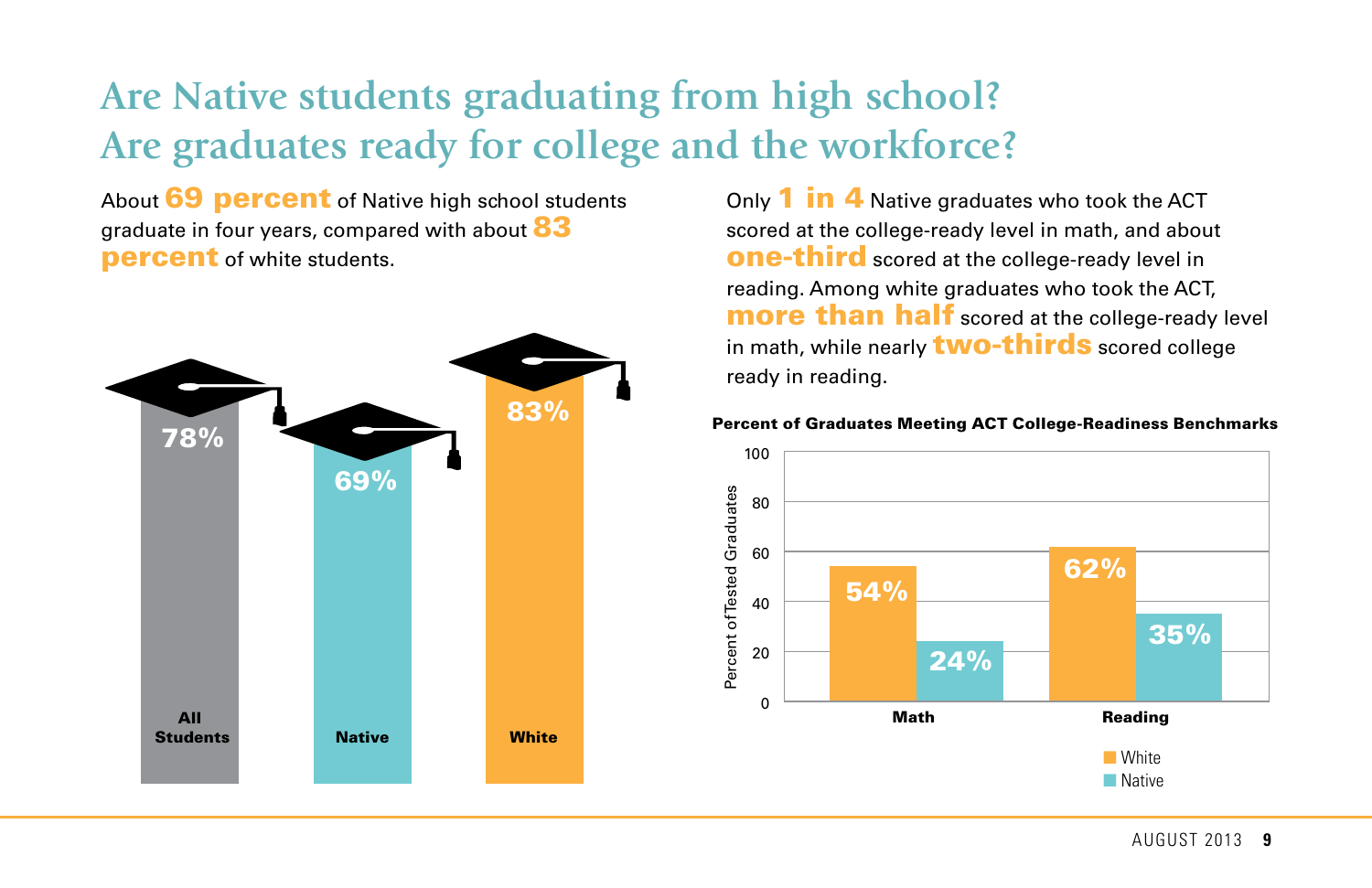## **Are Native students enrolling in college?**

Only 52 percent of Native students who graduated in 2004 enrolled in college immediately after high school, as compared with 74 percent of white students.

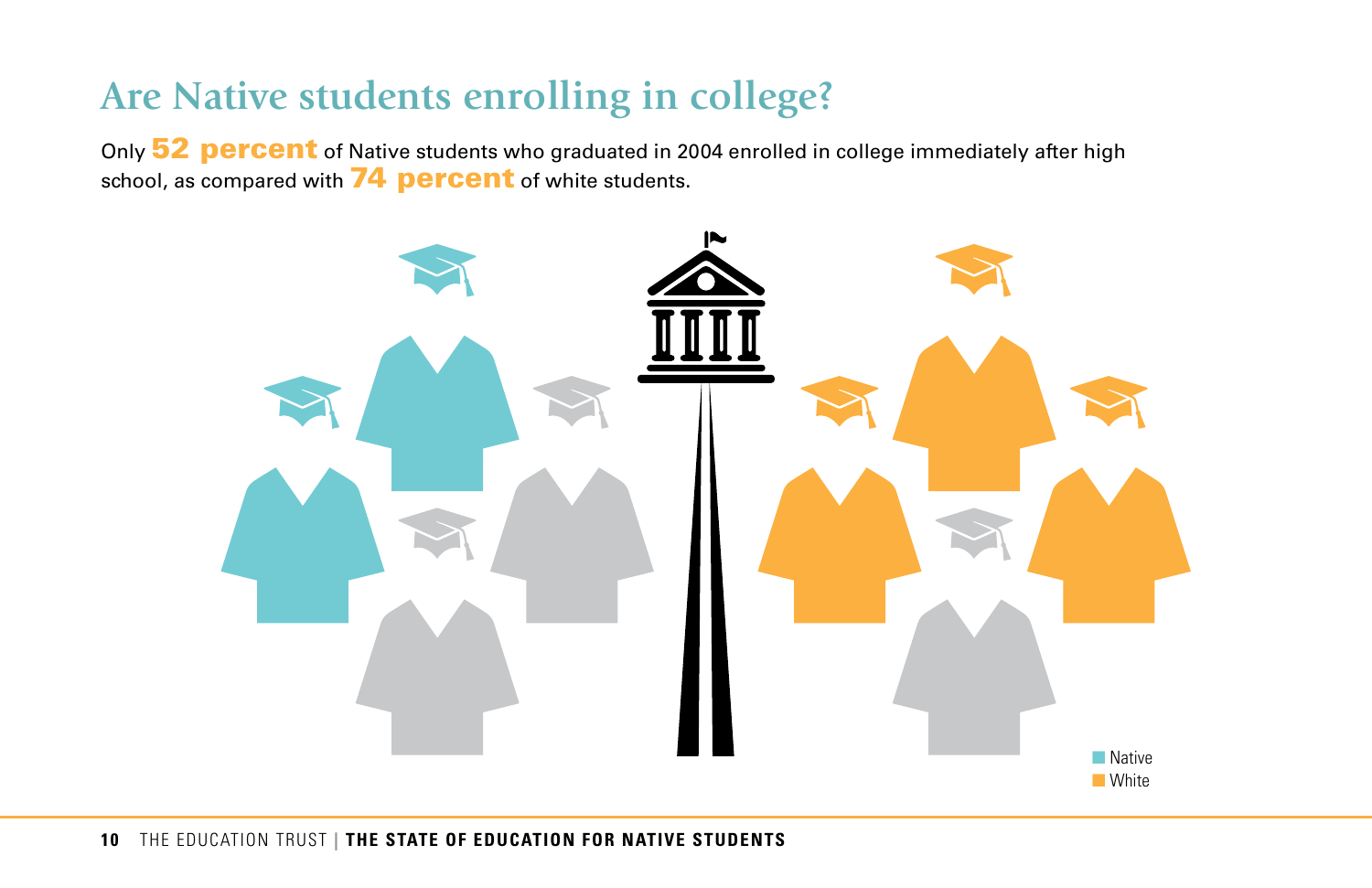## **Are they graduating from college?**

Of all Native students who enrolled in a four-year institution in the fall of 2004, only **39 percent** completed a bachelor's degree by 2010.



In comparison, 62 percent of white students who enrolled in the fall of 2004 had completed their bachelor's by 2010.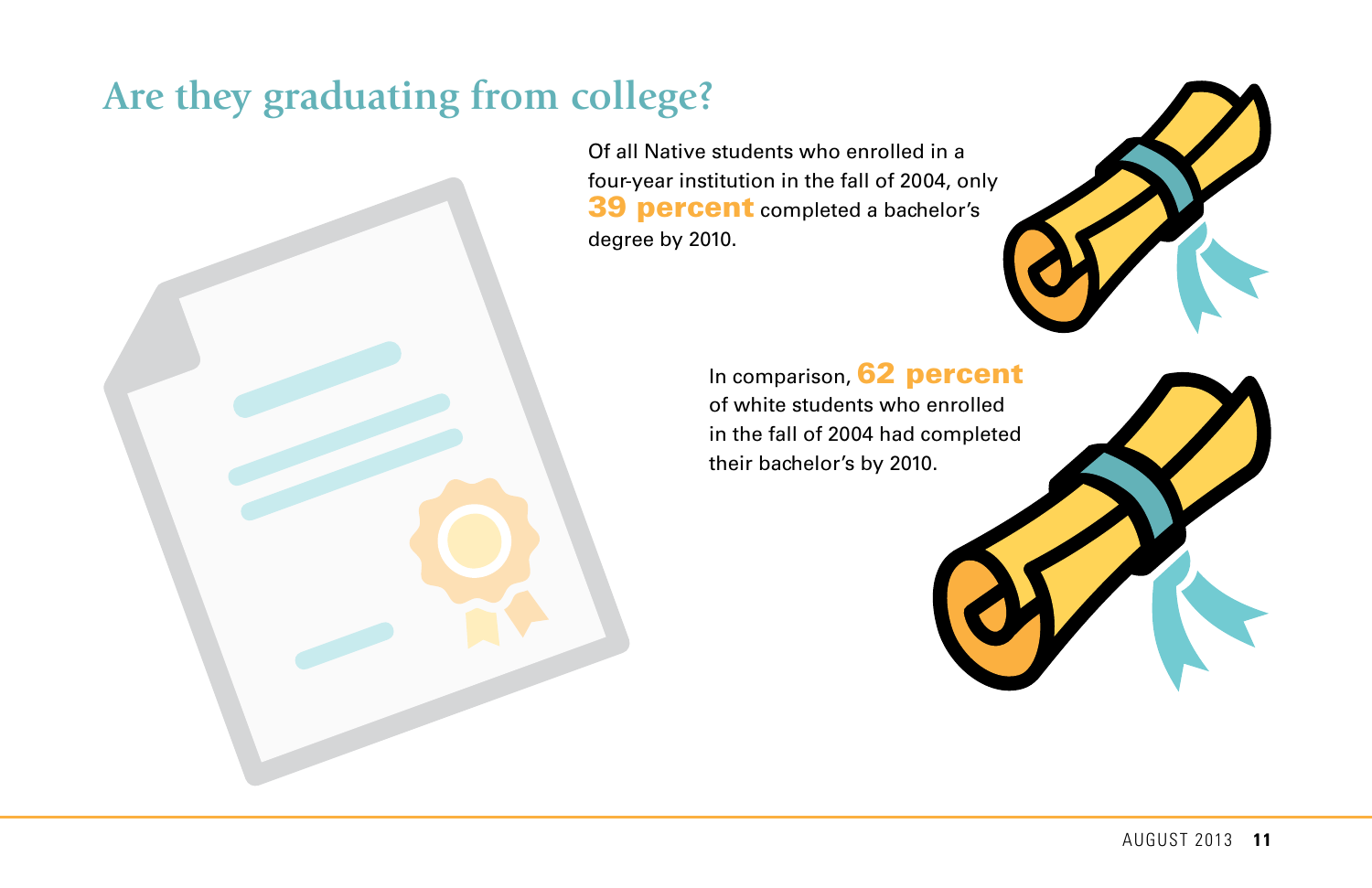## **Are these trends inevitable? No! Some schools and systems are doing better.**

These trends are not inevitable. Although no state is doing as well as it should for Native students, some states are doing far better than others. Consider, for example, the range of NAEP performance for Native fourth-graders in reading. **The percent of students reaching the proficient or advanced levels was at least three times higher in Oregon and Oklahoma than in Alaska and Arizona.** While way too few students are reaching proficiency in Oregon and Oklahoma, it's worth inspecting what's going on in these higher performing states.





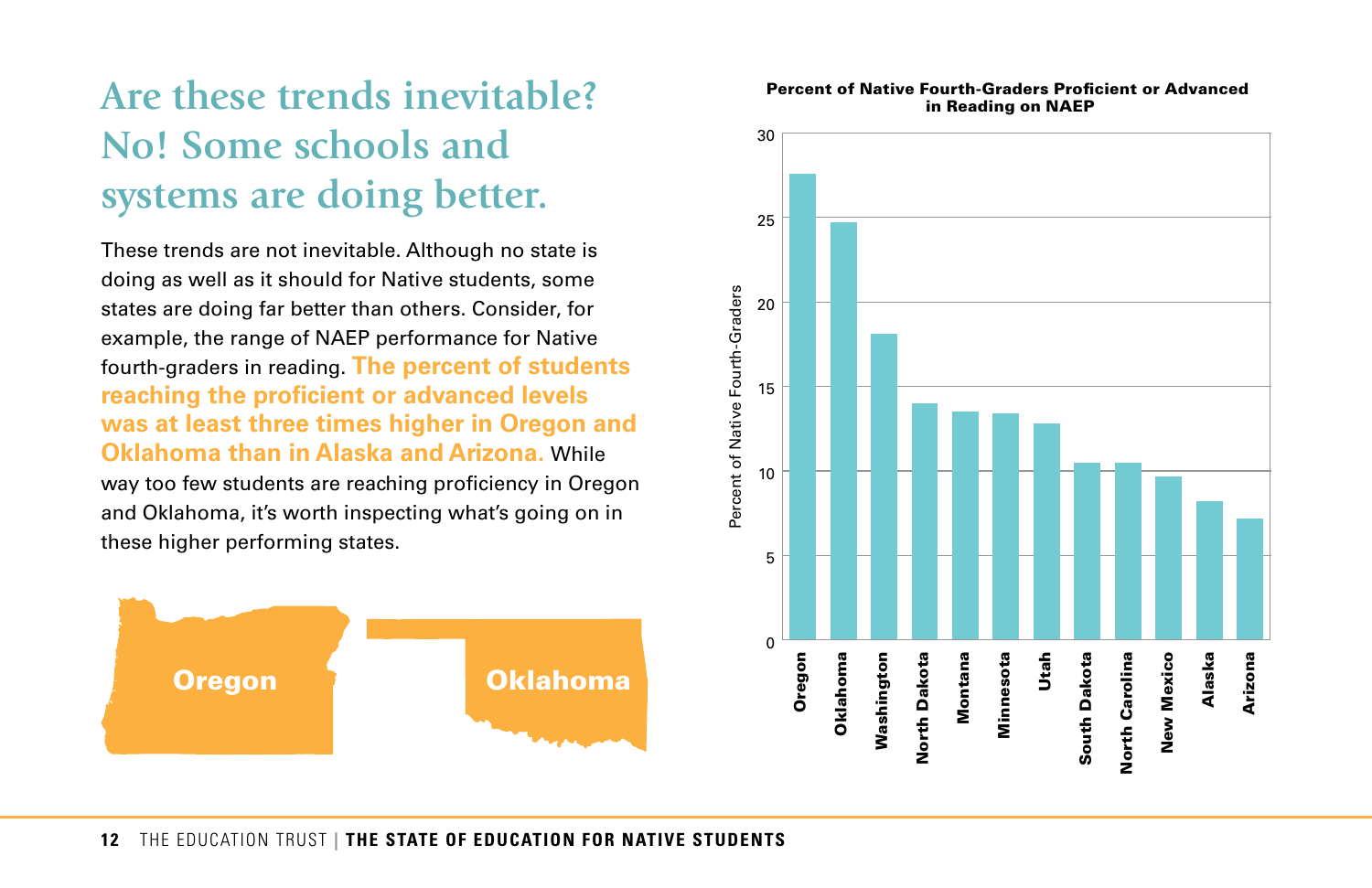And some schools prove what's possible. Calcedeaver Elementary is a pre-K–6 school in Alabama where more than 80 percent of students are American Indian, and 80 percent are low income. In 2012, **61 percent** of Calcedeaver's sixthgraders scored at the advanced level in math on Alabama's state assessment, as compared with only 35 percent of all sixth-graders statewide. Schools like Calcedeaver show that, with the right instruction and supports, Native students — like all other students — can achieve at high levels.



**Classroom instruction at Calcedeaver Elementary School in Mt. Vernon, Alabama.**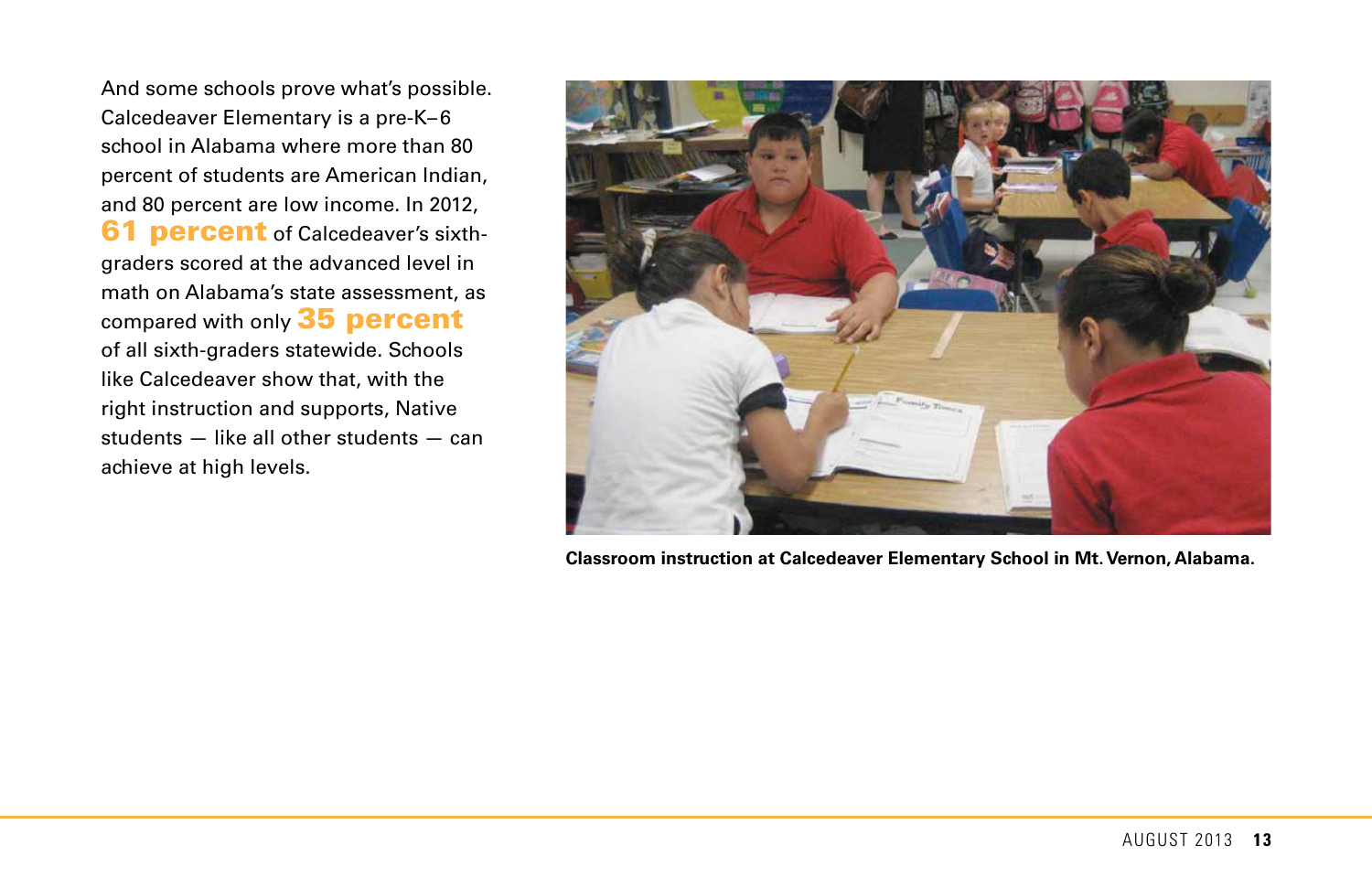### **Data Sources**

#### Where do Native students go to school?

- U.S. Department of Education, National Center for Education Statistics, "Public Elementary and Secondary School Student Enrollment and Staff Counts From the Common Core of Data: School Year 2010–11," Table 2 (Washington, D.C.: April 2012), **[http://nces.ed.gov/pubs2012/snf201011/index.asp](http://)**.
- U.S. Department of Education, National Center for Education Statistics, "Condition of Education 2012," Table A-13-2 (Washington, D.C.: 2012), **[http://nces.ed.gov/](http://nces.ed.gov/pubs2012/2012045.pdf) [pubs2012/2012045.pdf](http://nces.ed.gov/pubs2012/2012045.pdf)**.

#### How are schools performing for Native students? Have schools improved over time for Native students?

• **NAEP results for American Indian and Alaska Native students:**  U.S. Department of Education, National Center for Education Statistics, National Indian Education Study NAEP Data Explorer, **[http://nces.ed.gov/nationsreportcard/naepdata/](http://nces.ed.gov/nationsreportcard/naepdata/%20)** (Results include public and BIE schools).

• **NAEP results for all other student group:** U.S. Department of Education, National Center for Education Statistics, Main NAEP Data Explorer, **<http://nces.ed.gov/nationsreportcard/naepdata/>**.

#### Do Native students have access to high-level courses in high school?

• Christina Theokas and Reid Saaris, *Finding America's Missing AP and IB students* (Washington, D.C.: The Education Trust and Equal Opportunity Schools, June 2013), **[http://www.edtrust.org/sites/](http://www.edtrust.org/sites/edtrust.org/files/Missing_Students.pdf) [edtrust.org/files/Missing\\_Students.pdf](http://www.edtrust.org/sites/edtrust.org/files/Missing_Students.pdf)**.

#### Are Native students graduating from high school? Are graduates ready for college and the workforce?

• **Graduation Rates:** U.S. Department of Education, National Center for Education Statistics, "Public School Graduates and Dropouts from the Common Core of Data: School Year 2009–10" (Washington, D.C.: January 2013), **[http://nces.ed.gov/](http://nces.ed.gov/pubs2013/2013309rev.pdf) [pubs2013/2013309rev.pdf](http://nces.ed.gov/pubs2013/2013309rev.pdf)**. The National Center for Education Statistics report provides estimates of the percentages of high school students who graduate on time using the Averaged Freshman Graduation Rate method. For more information, please see the report cited above. Results do not include BIE schools.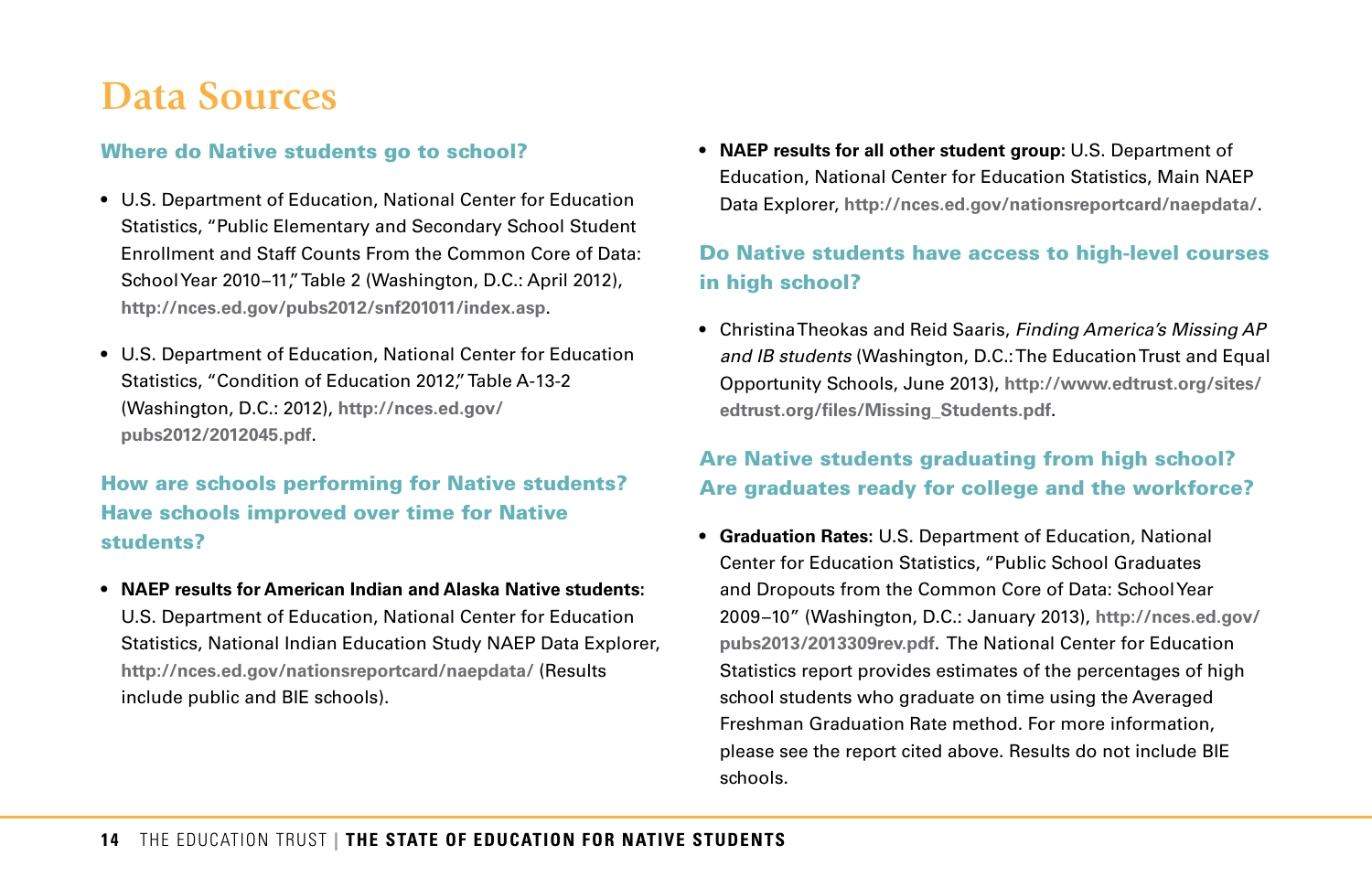• **College-Readiness:** ACT, "The Condition of College and Career Readiness: National" (Iowa City, Iowa: ACT, 2012), **[http://www.](http://www.act.org/research-policy/college-career-readiness-report-2012/) [act.org/research-policy/college-career-readiness-report-2012/](http://www.act.org/research-policy/college-career-readiness-report-2012/)**.

#### Are Native students enrolling in college? Are they graduating from college?

- **College enrollment:** National Center for Education Statistics, "Higher Education: Gaps in Access and Persistence Study" (Washington, D.C.: April 2012), **[http://nces.ed.gov/](http://nces.ed.gov/pubs2012/2012046.pdf) [pubs2012/2012046.pdf](http://nces.ed.gov/pubs2012/2012046.pdf)**.
- **Graduation Rates:** U.S. Department of Education, National Center for Education Statistics. 2012. Enrollment in Postsecondary Institutions, Fall 2010; Financial Statistics, Fiscal Year 2010; and Graduation Rates, Selected Cohorts, 2002–07, **<http://nces.ed.gov/pubs2012/2012280.pdf>**. Graduation rates are for first-time, full-time students enrolling in four-year institutions and seeking a bachelor's degree.

#### Some schools and systems are doing better

- **Percent proficient/advanced on NAEP by State:** U.S. Department of Education, National Center for Education Statistics, National Indian Education Study NAEP Data Explorer, **[http://nces.ed.gov/](http://nces.ed.gov/nationsreportcard/naepdata/) [nationsreportcard/naepdata/](http://nces.ed.gov/nationsreportcard/naepdata/)** (Results include public and BIE schools where available).
- **Calcedeaver Elementary School demographics:** U.S. Department of Education, National Center for Education Statistics, Common Core of Data, 2009–10.
- **Calcedeaver Elementary School proficiency rates:** Alabama State Department of Education, 2012, Alabama Reading and Mathematics Test (ARMT) Results, **[http://www.alsde.edu/](http://www.alsde.edu/Accountability/preAccountability.asp) [Accountability/preAccountability.asp](http://www.alsde.edu/Accountability/preAccountability.asp)**.